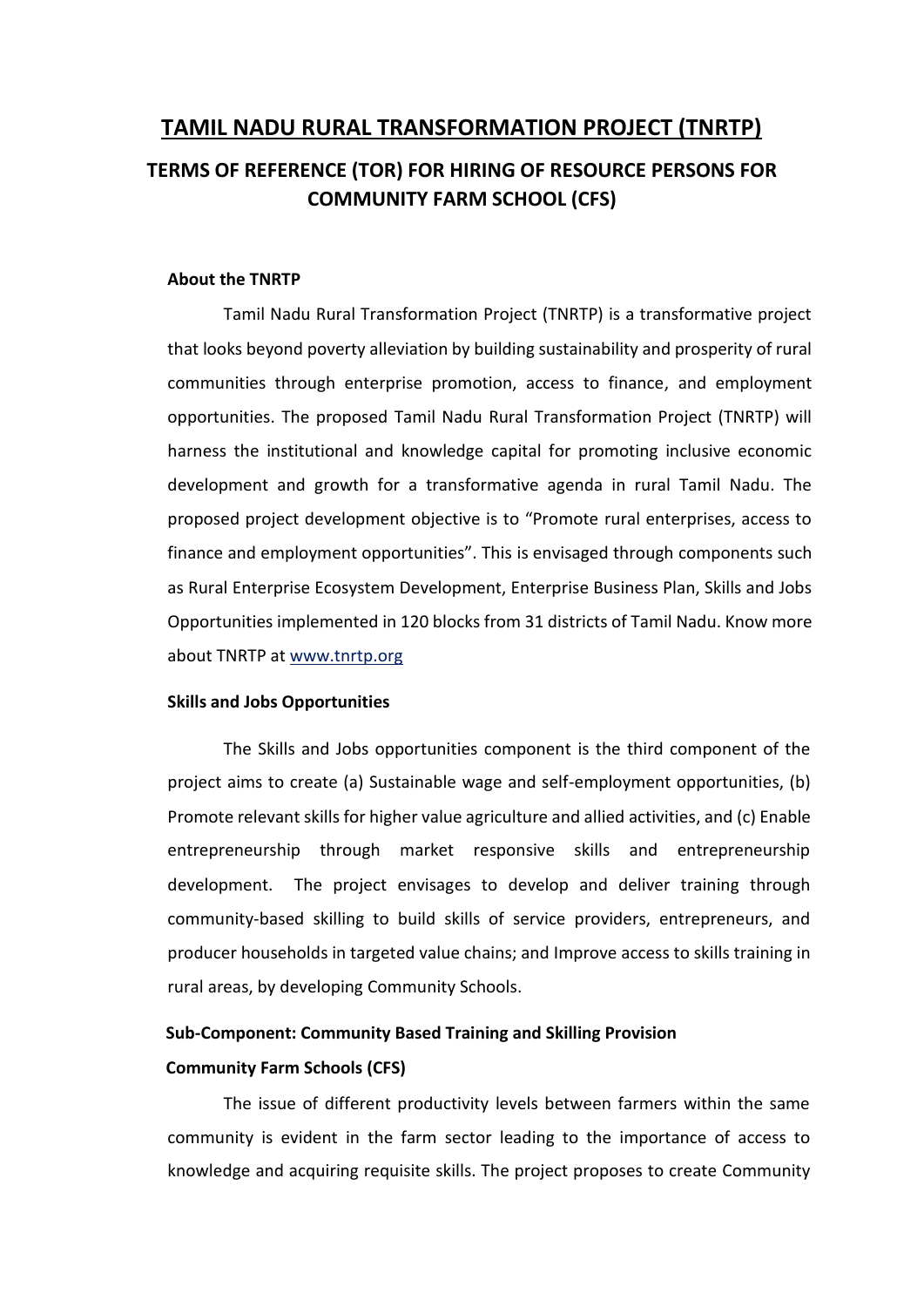Farm School (CFS) model which will identify specific skill gaps in farming-related occupations and will also address the specific needs of the rural communities.

CFS will identify specific skills gaps in farming-related occupations; bringing in required technical expertise to analyse these gaps and recommending appropriate technical solutions; identify and train SPARKs (Skilful, Personal Ability, Attitude, Relationship, Knowledge) to train in delivering these to the community, and conduct regular "Farm Schools" by SPARKs for transmission of the identified technical solutions and services to the households. CFS seeks to develop a cadre of **Selfemployed technical service providers - SPARKs** (Community members who are selfmotivated with high interest in the farm sector) in selected agriculture and allied subsectors, who will in turn build skills amongst the community members in selected value chains.

The CFS initiative will work in close conjunction and synergy with the Individual and Group enterprise promoted by the project. CFS initiatives will be aligned to value chains that are farm-based (includes off-farm). For example, the domains based on the value chains selected could be agriculture, horticulture (Floriculture & Olericulture), fisheries, dairy, goat rearing, and poultry.

#### **About the position**

The overall objective of the consultancy assignment is to strengthen farmbased livelihoods interventions by agroecological practices, improved livestock rearing, and value addition.

#### **Objectives**

The key objectives of the assignment would be as follows:

- 1. Assist and handhold the project in the formation, development, and capacity building of the SPARKs in Community Farm Schools (CFSs).
- 2. Develop curriculum in line with the objectives and outcomes of the project, which includes a detailed training schedule and in-depth descriptions of each training session, to be conducted at the CFS level.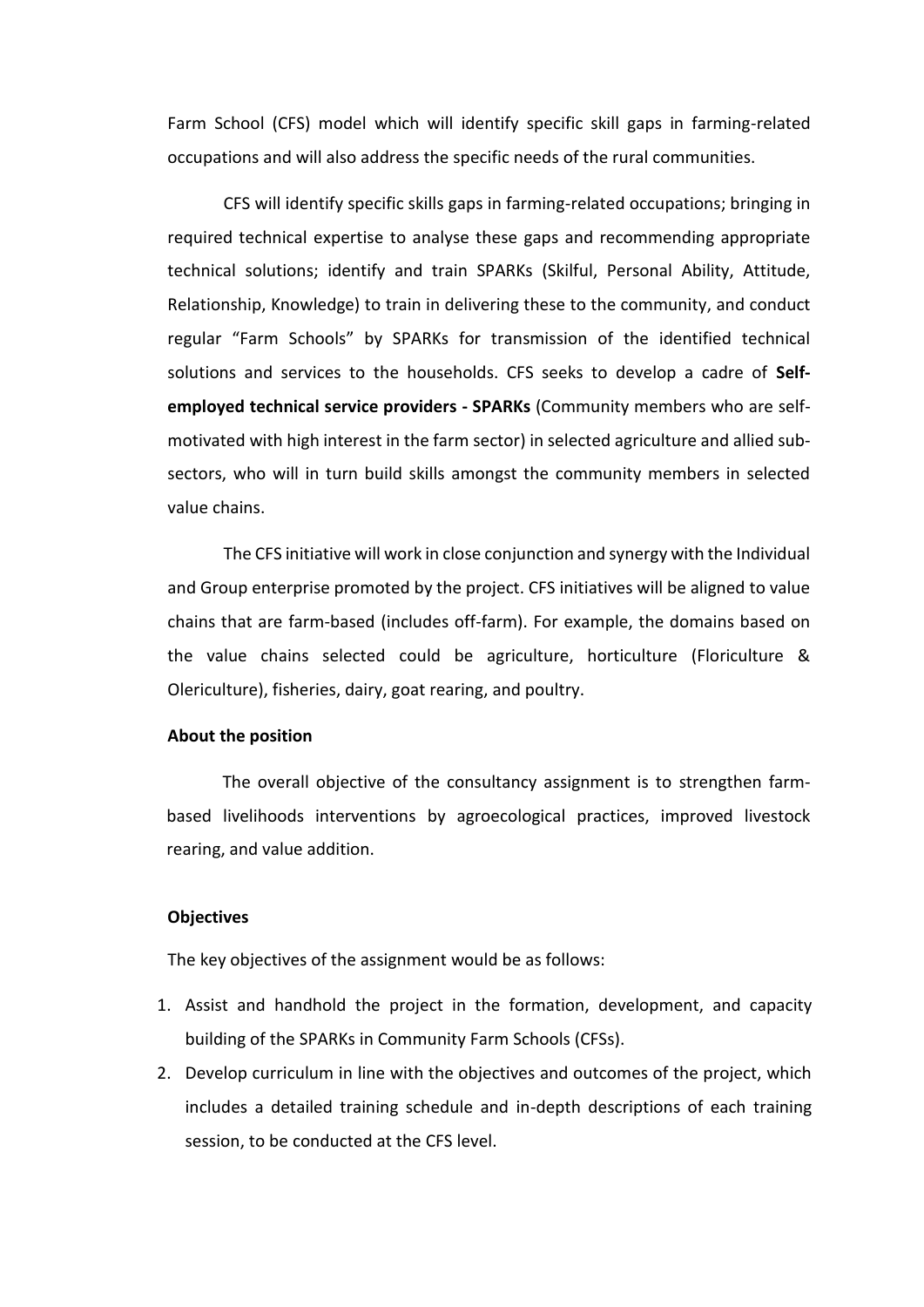- 3. Strengthen the Community Farm schools (CFSs) as an institutional mechanism for self-sustaining and up-scaling farm-based livelihood interventions and assist in developing guidelines for the functioning of the CFS that is location specific.
- 4. Advise farmers and growers on how to improve the profitability, efficiency and sustainability through effective farm management. Provide assistance and advice on all aspects of farm management, cultivation, fertilization, harvesting, soil erosion and composition, disease prevention, nutrition, crop rotation and marketing
- 5. Be aware of the environmental and social guidelines of the project and ensure that the CFS functions according to the same
- 6. Be equipped to support CFS to engage in possible convergence opportunities to leverage maximum out of government Schemes and programmes, including but not limited to the agriculture department, NABARD, TNSRLM and other agencies with local foothold

#### **Area of Work and Duration**

The proposed assignment will cover multiple districts, selected blocks within districts.

#### **Duties and Responsibilities**

- 1. To design the curriculum, assessment standards, demonstrate best practises and handhold setting up CFSs effectively.
- 2. To ensure standardized processes and consistent delivery of the training
- 3. To facilitate and enhance the capacity of the training pedagogy in developing, monitoring, implementing, and coordinating with the SPARKs.
- 4. To undertake the development of curriculum for the SPARKs be responsible for the implementation of the same.
- 5. Perform any other related task consistent with the level of the post and/or as assigned by the project.
- 6. Work in close coordination with the project team, SPARKs, and report periodically.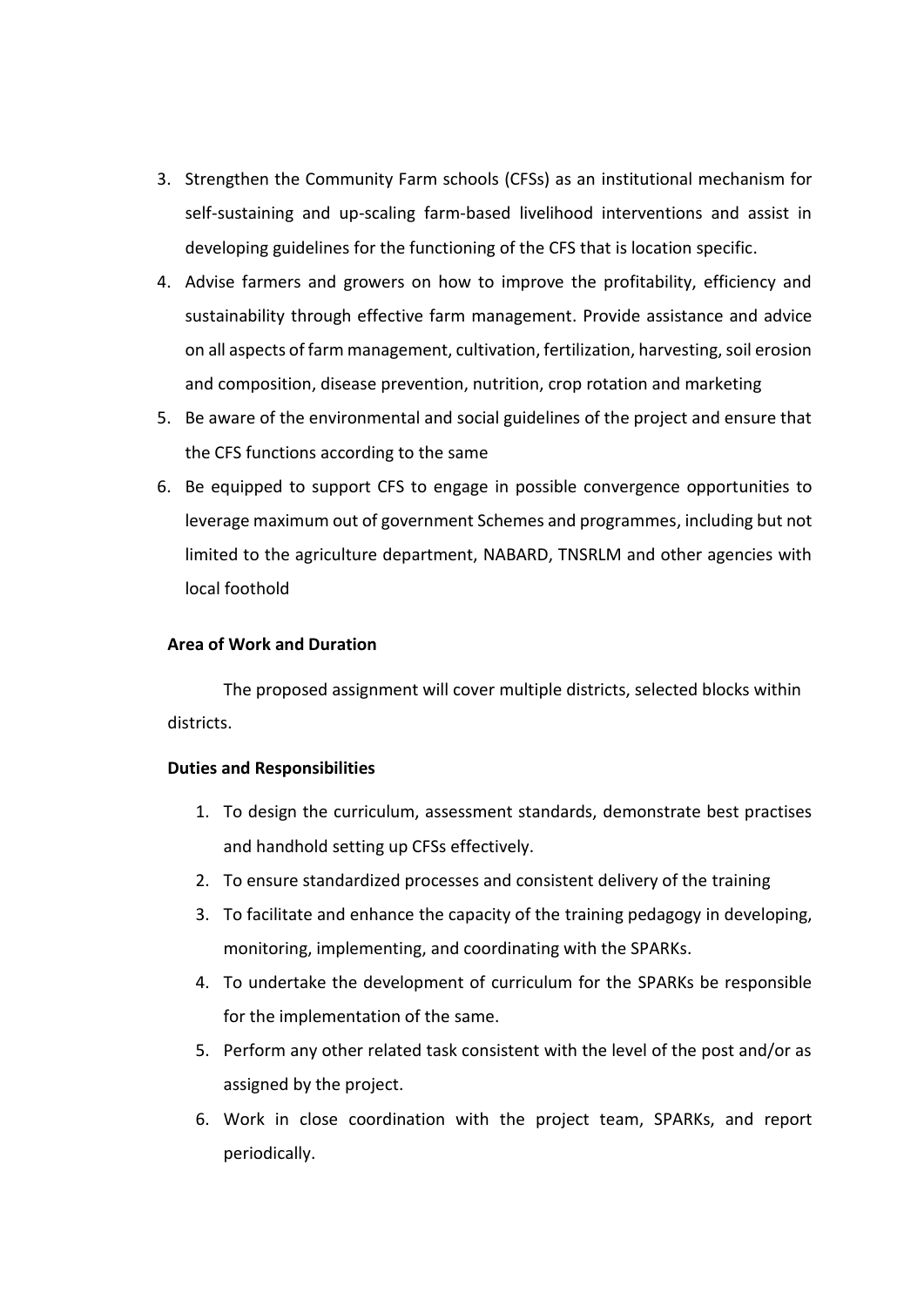- 7. Support in implementation and monitoring of the designed curriculum at Community farm schools. Generate reports with accurate data and ensure that any learning and practices that emerges from the specific CFS is captured and made available to all
- 8. To consolidate the consultative process for the Convergence Plan with existing Partnered resource persons and DPMU/ SPMU.
- 9. Strengthen the functioning of Community Farm Schools with effective training and implementation.
- 10. Handhold the Block teams in the district assigned.
- 11. Strengthen the functioning of SPARKs by providing them continuous support
- 12. Collaborating with Institutions/Experts with thematic specializations
- 13. Contribute to the implementation of select strategies as agreed with the SPMU
- 14. Identify the areas of focus with the greatest potential for impact and scale, in collaboration with the various stakeholders (public/private) and leverage the expertise of partners to engage in specific win-win opportunities.
- 15. Undertake continuous scoping of the development landscape in the district for identifying opportunities for future work.

#### **Functional Competencies:**

1. Knowledge of training techniques, methodologies, and use of technology for training delivery

- 2. Experience in setting up systems and processes to roll-out training
- 3. Good data analysis and conceptualization skills

4. The candidate should have the local knowledge of the village and district, should be flexible with the community

5. Ability to write Concept Notes, Training Frames, Curriculum, Training Activities, etc., and make effective presentations

6. Ability to build and sustain effective partnerships with Government agencies, academic institutions, training agencies, etc.

7. Proven ability to coordinate the work of others and to work as part of a team and share knowledge with others

8. Demonstrated openness to change and ability to manage complex situations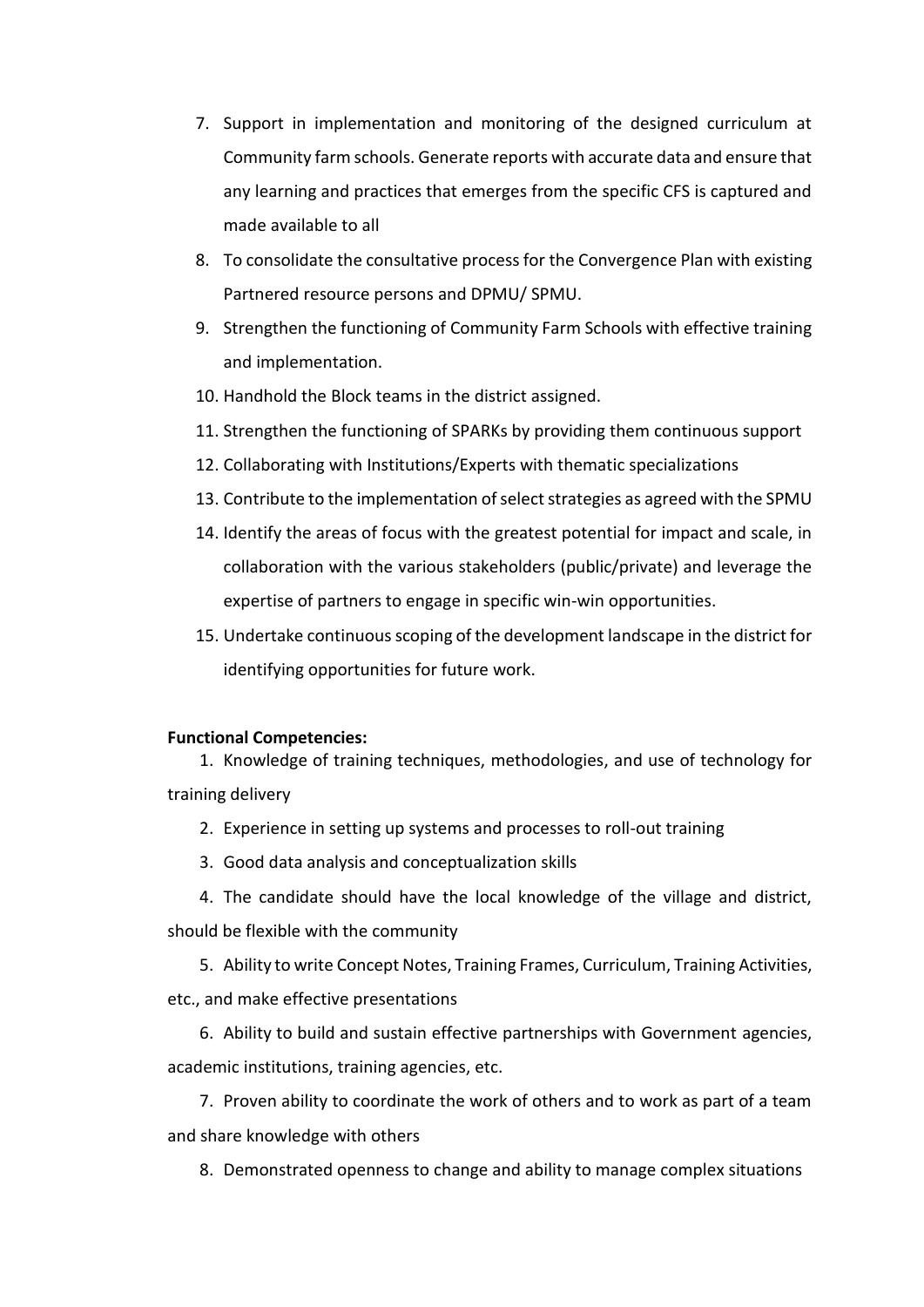9. Good team player with a strong ability to work in teams and with people

10. Strong communication skills in Tamil and English

11. Data-driven, open to learning, and adaptable, should be willing to adapt to ground realities

12. Compassionate for the poor and willing to look at issues from their lens

13. Honest, fair, and objective in work

14. A Self-starter and a target-oriented person

15. Prior exposure of implementation of government projects

16. Good people management, communication, and facilitation skills

17. Result oriented and self-motivated

18. Makes effective use of resources and comparative advantage to strengthen partnerships.

## **Required Technical and Professional Expertise**

- Bachelor (or) Master Degree in Agriculture, Animal Husbandry, Fisheries, Development Studies, Rural Development, and related disciplines
- 10 years of progressive experience in agriculture and livestock in conducting training sessions.
- Experience in supporting value chain integration and upgrading of Agri commodity product
- Working experience with international agencies, government agencies, civil societies, etc.

## **Remuneration**

- The successful consultant will be paid on TNRTP terms and conditions for the relevant contract.
- Payment will be done on a monthly basis on receipt of clearly defined deliverables agreed upon.

## **Travel:**

Ability and willingness to relocate and travel within the project area.